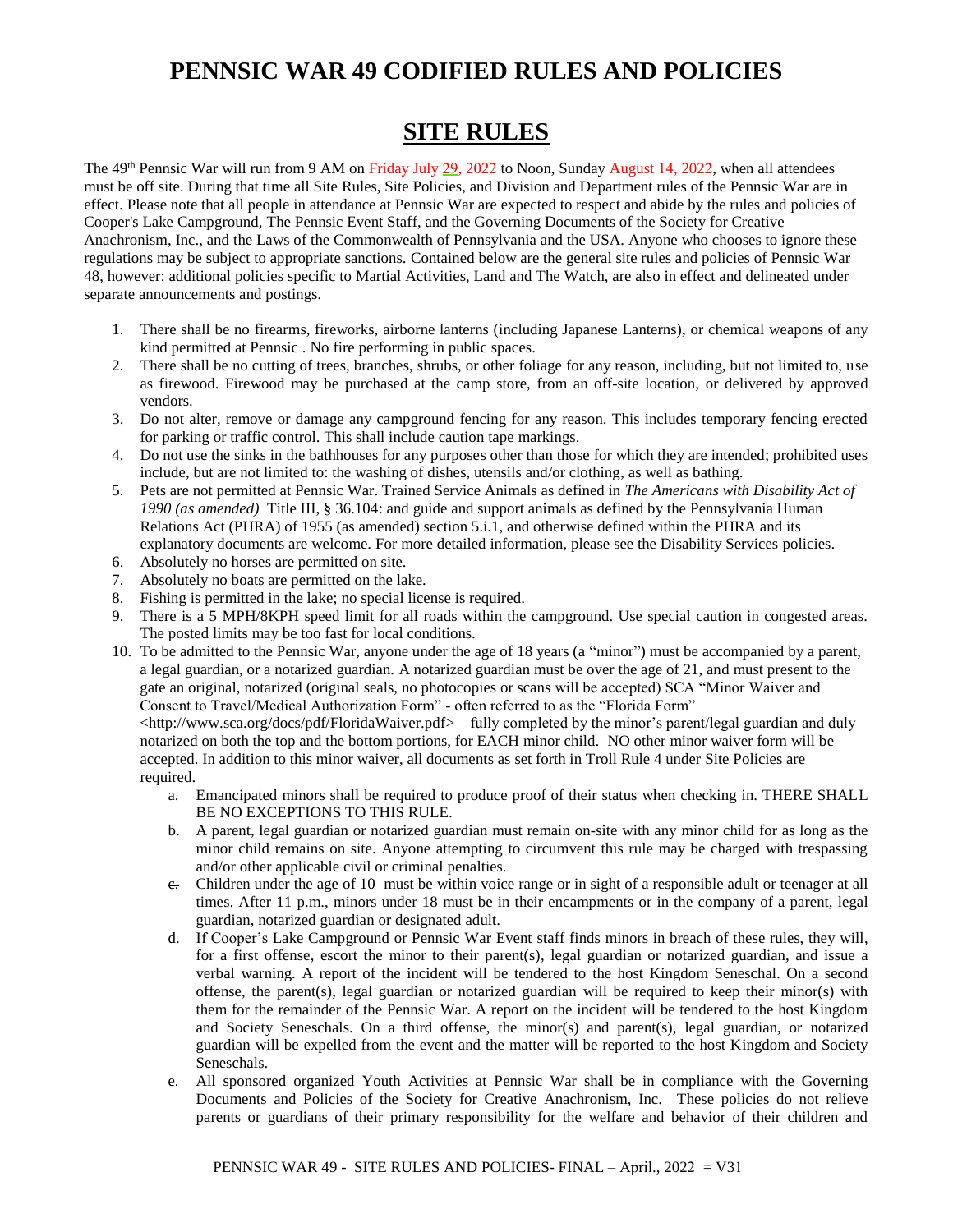insuring that their children's activities are compliant with the current Pennsic War Site Rules and Site Policies.

- 11. Please note that there are no single day admission rates for visitors. This includes family, friends and clergy. Everyone attending Pennsic shall pay the full requisite fee from the date of their arrival until the end of the War regardless of when they arrive, depart, or how long they stay. THERE ARE NO EXCEPTIONS TO THIS RULE.
- 12. No martial activities of any kind shall be permitted outside of the proper, designated areas. This includes, but is not limited to: siege weapons, youth combat weapons, thrown weapons, rapier, archery, armored heavy combat and/or modern martial arts
- 13. No power earth moving equipment may be employed without advance written permission of Cooper's Lake Campground management. This includes, but is not limited to: power augers and bobcats. Also prohibited are gas tools such as: gas generators, gas lawnmowers, weed eaters, and chainsaws. There will be no exceptions.
- 14. All deliveries from vendors to Pennsic War Attendees, including, but not limited to; firewood, pizza, rental tents, tables/chairs, catered food, propane, rental appliances, oxygen deliveries, and lumber deliveries are the responsibility of the attendee and vendor to coordinate. Pennsic War and Cooper's Lake staff will not accept deliveries on your behalf. For further information on coordinating your deliveries please see **RENTALS AND DELIVERIES** section in **Site Policies**. All rental/leased equipment must be off site by Monday, August 15, 2022 by 5pm.
- 15. If you have brought any single water receptacle with a capacity of 100 gallons or more, you may not fill it from the Cooper's Lake water supply, nor may you drain it here.
- 16. **No structure may be taller than 16 feet**. Construction projects shall be defined as any non-tent structures, including but not limited to gates, towers, houses, scaffolding, etc.
	- a. APPROPRIATE PENNSIC WAR STAFF AND COOPER'S LAKE CAMPGROUND MANAGEMENT RESERVE THE ABSOLUTE RIGHT TO ORDER ANY CONSTRUCTION PROJECT BE DISMANTLED.
- 17. NO bicycles, personal golf carts, rollerblades, skateboards, mopeds, scooters, hover boards, tricycles, unicycles, or trail bikes will be permitted. ECVs and electric wheelchairs are permitted, however they are required to adhere to the posted speed limits in the campground. In addition, no trailer may be attached to any ECV or electric wheelchair in any manner. Capacity of these units shall be restricted to one person per unit.
- 18. NO trenches, wastewater pits or fire pits may be dug deeper than 3 feet, *nor shall the pit be wider than 3' or longer than 3'*. All pits must be filled in prior to leaving the event. **NOTE:** There is **NO DIGGING** of any sort to be undertaken in blocks: W02, W03, E06, & E10 without explicit permission granted by the War Office. In the lower 1/2 of W07 no stakes or digging deeper than 12 inches may occur. Under no circumstances may sewage water be dumped on Coopers Lake Campgrounds land, streams, trenches, or wastewater pits. No RV holding tank dump station is available on site.
- 19. All vehicles over 22 feet in length (including any attached trailer) MUST be parked in the oversized vehicle parking lot. Any vehicle over 22 feet in length (including attached trailers) found in the regular parking lot is subject to rule 1 of the TRAFFIC AND PARKING POLICIES.
- 20. Parking in the handicapped parking area is reserved to those vehicles that have state/government-issued Handicapped Parking Plates and/or Placard (see Disability Services located in the Town Hall tent for more information). Vehicles found in the handicapped parking area without proper tags are subject to rule 1 of the TRAFFIC AND PARKING POLICIES (Also see TRAFFIC AND PARKING POLICIES.)
- 21. Public address systems may not be used after 10pm.
- 22. Do not post any notices/announcements in or on any portable toilet (Porto-san) or any other Campground facility.
- 23. You may not plug electrical or electronic devices into any outlet in any Cooper's Lake Campground building or Pennsic War facility.
- 24. The use of *Drones, Deer cams, static optical devices, and any and all surveillance devices* is strictly prohibited on any Cooper's Lake Farms, Inc. property.
- 25. Any person who tampers with, moves, destroys or vandalizes any facility or property of the Pennsic War or Cooper's Lake Campground, without the express permission of staff members of Cooper's Lake Campground or Pennsic War who are authorized to grant said permission, will be subject to possible immediate ejection from the event, along with any person who might harbor or abet them in said violations. These properties and facilities include but are not limited to: Road Signs; A&S tents; Golf Carts; the Barn; the Great Hall; Bath Houses; Battlefield Set-ups; Tables, Chairs, Benches and Picnic Tables used by Pennsic War; and any other item that non-staff members are not entitled to use

# **SITE POLICIES**

### **TROLL**

What you need to check in: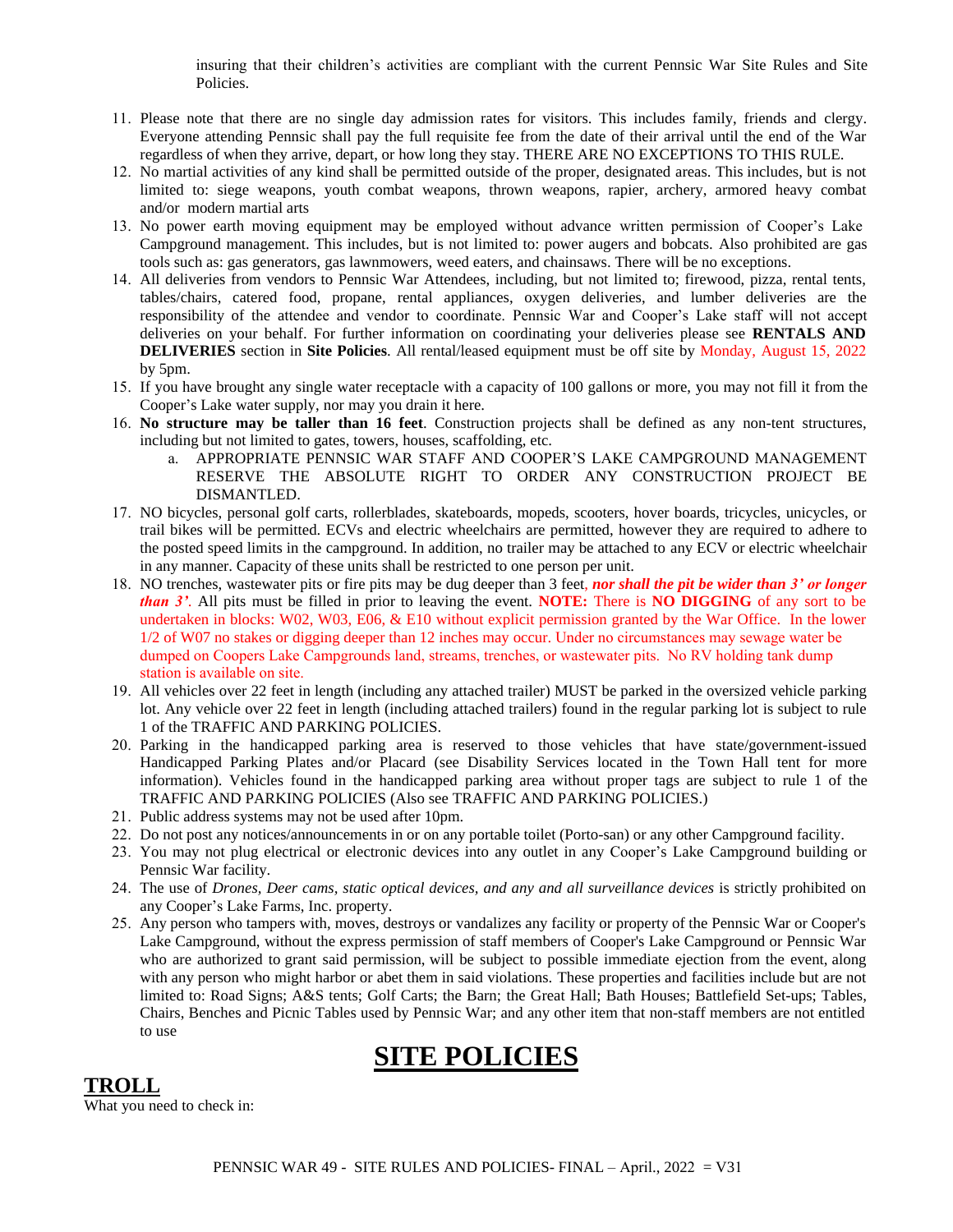- 1. **A GOVERNMENT-ISSUED PHOTO ID** which has your photo, name and birth date on it will be required. Most drivers' licenses meet these criteria, as do most government-issued ID cards. If yours does not, please have a secondary form that we can check against your primary one (for example, a work/building pass with your name and picture on it, and a government-issued ID with your name and birth date on it).
- *2.* **Proof of membership**, if you wish to take advantage of the discount. Any Milpitas-issued item with your name, membership number, and expiration date on it will do. Mailing labels, such as the ones on your Kingdom newsletter or the TI, have all the pertinent data. Fighters' authorization cards are NOT acceptable as proof of membership.
- *3.* **Sufficient cash or credit card to cover the cost of your entry** (CHECKS, MONEY ORDERS AND TRAVELER'S CHECKS WILL NOT BE ACCEPTED). If you are pre-registered, additional fees may be required. As always, **personal checks will NOT be accepted**. Refunds will not be granted after you have passed through troll and received your medallion. COINS WILL NOT BE ACCEPTED AT TROLL.
- 4. If you arrive with a minor who is not your own child you must be at least 21 years of age and present at Troll the following for EACH minor child for whom you are responsible:
	- *a.* An original (no photocopies or scans will be accepted) SCA *"Minor Waiver & Consent to Travel/Medical Authorization Form*" (often referred to as the "Florida Form") – fully completed by the minor child's parent/legal guardian and duly notarized on both the top and bottom halves of said document for EACH minor child.
	- *b.* The required paperwork is found on the SCA Web Page at: *http://sca.org/docs/pdf/FloridaWaiver.pdf - NO other form will be accepted.*
	- *c.* You will be required to sign a waiver in the child's name before admittance.
	- *d.* Upon completion of this process YOU will be considered the **notarized guardian** of said minor(s) for the duration of Pennsic War.
	- *e.* Lying on these waivers constitutes fraud and will result in your family's expulsion from the campground.
- *5.* **A parent, or legal guardian, or notarized guardian must remain at the War for as long as the minor remains on site. No minor may be left unattended at the site**. Emancipated minors must show legal proof of emancipation, in addition to the ID mentioned in section 1.
- *6.* **Other important check-in details:**
- No daily visitors. There are no provisions for single- day entry.
- If you are getting a ride from someone who is not staying, they are not allowed to enter the campground without an escort and we are always short of those. So plan on an extra delay while we try to find a volunteer to act in that role. Escorts are there for dropping off and unloading only (not for assisting in setting up camp or socializing), and will be escorted off site immediately afterwards.
- We cannot transfer pre-registrations to another person. If you are unable to attend Pennsic and are already preregistered, you need to request a full refund from Cooper's Lake by June 16, 2022, 11:59 PM EDT/
- We WILL NOT give out personal information at Troll. This includes confirming if someone is on site and where they are camped. This is a privacy issue; please respect it.
- For information about accommodating the needs of the disabled at Pennsic, please visit Disability Services Point or contact the Disability Services Coordinator.
- Service and Support Animals must be checked in by Disability Services at Troll on first arrival.

# **ENTRY AND RE-ENTRY INTO CAMPGROUNDS**

Each visitor to the War shall be issued a medallion at the Troll Booth when they arrive. This medallion is your personal receipt and access pass into the War. Each medallion issued is designated to a particular individual; the medallions are not transferable. All visitors attending the War shall wear their medallions at all times and shall produce their medallions for Cooper's Lake and Appropriate Pennsic War Staff members upon request.

*Please ensure that you take your medallion with you when you leave your campsite for any reason. Please note that when travelling between some sections of the campground, including the battlefield, you will be asked to show your medallion. Anyone attempting to re-enter without a medallion will have to go through the Troll Booth process again and pay the appropriate fees.* 

Enter the site only through the designated entry/re-entry areas. Do not cross or remove fences to enter or re-enter the site. Anyone attempting to enter or re-enter the Campground without a medallion, either by crossing or removing fences and/or by transferring medallions shall be evicted from the site without refund.

# **SPECIAL GAS LINE - RESTRICTIONS**

1. Additional fire pit restrictions in blocks E11, E18, E20, E24, W02, W03, AND W21, must be observed due to an underground high-pressure natural gas line that runs through those areas.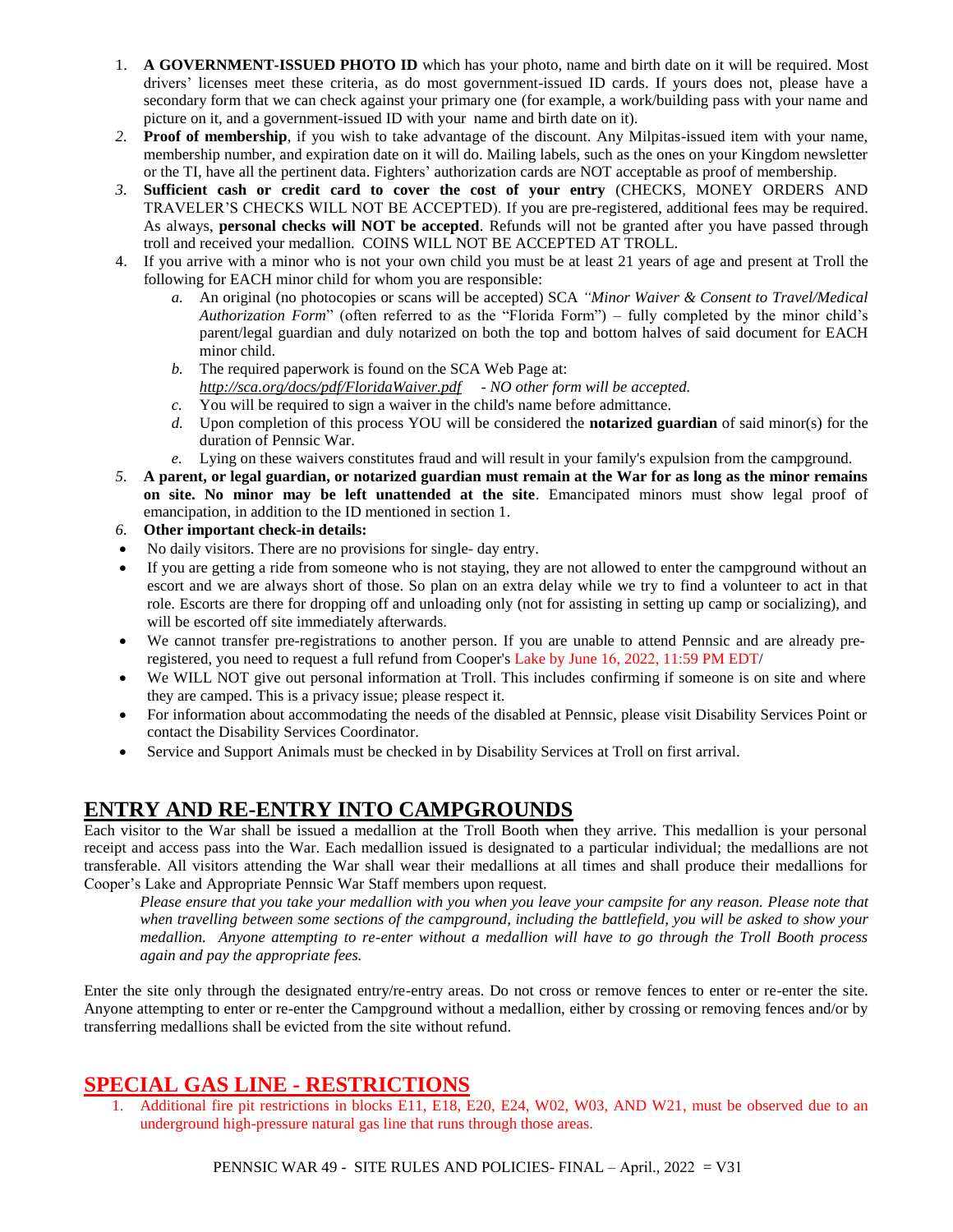- 2. No fire pits or ground fires are to be placed within the 50 feet of the Right-of-Way of the gas line. Violation of this rule may cause the gas company to exercise their right to demand that no camping of any type be allowed in this area. Violations of this rule will not be tolerated.
- 3. The center of the gas line will be marked with a dotted white painted line. Dotted white lines will mark the 25 feet on each side of the center line. Tents are allowed if stakes are less than 3 feet in length.
- 4. No tents or other structures are to be placed within 10 feet of any gas company marker or vent. Markers and vents must be accessible from the nearest road at all times. A blue painted circle will mark markers and vents. NOTHING is to be placed within this circle.

# **ALTERATION OF CAMPING AREA**

You may dig fire pits at Pennsic War in *designated blocks, provided the fire pit is no deeper than 3 feet, nor wider than 3' or longer than 3'* Please check with your land agent for the location of any power/gas lines in your block. All fire pits must be filled in before leaving the campground.

Any capital or permanent improvements or alterations to the land (such as landscaping or terracing) must be pre-approved, in writing, by the Cooper's Lake Campground Management. Upon installation and/or completion, such improvements shall become the sole property of Cooper's Lake Campground and there is absolutely NO guarantee that you shall have any "rights" to that land in the future as a result of installing or completing any such improvements or alterations.

# **GARBAGE DISPOSAL AND RECYCLING**

There are dumpsters located throughout the campground. These dumpsters are the only proper location for the disposal of garbage and/or refuse. Prior to departing Pennsic, stack raw wood materials (plywood, 2x4's, etc.) next to the road nearest to your camp. Wood should not be placed in or next to the dumpsters. Because of safety factors, DO NOT remove anything from dumpsters/dumpster area. Under no circumstances may garbage or refuse be burned.

Please be sure to remove all personal property from the site by NOON on the final SUNDAY, August 14, 2022. Anything found after that time shall be considered abandoned property and may be disposed of by the event staff and/or the Cooper's Lake Management. Do not leave any large items (furniture, mattresses, old tents, etc.) in your encampment when departing, even if you intend to abandon them. Each individual is solely responsible for removing all such large items from the campground; the rubbish service employed by Cooper's Lake Campground will not remove such large items on your behalf. Cooper's Lake Campground recycles. Please take all recycling to the recycling station located on the battlefield at the "Field Gate".

# **HAY/STRAW AND MULCH USE**

Hay and/or straw may not be used as rushes or ground cover in any camping area without the express permission of the Cooper's Lake Campground management. Should such permission be granted, hay and/or straw will be made available for sale at the Camp Store. The purchase price includes the cleanup fee. PLEASE DO NOT BURN HAY AND/OR STRAW.

Mulch (sometimes called wood chips) may not be brought into the campground nor may it be used for any ground cover. Mulch causes severe damage to the grounds and could become a health hazard.

Hay bales from the battlefield and from the Middle Eastern Dance Tent are NOT for common use. These hay bales are for battlefield Scenarios and for Middle Eastern Dance activities, and may not be removed. Any group caught with unauthorized hay/straw will suffer severe consequences.

# **MAIL AND PACKAGE DELIVERIES**

Emergency mail deliveries for individuals via the United States Postal Service will be available at Information Point, near the Camp Store. You must produce identification with your name and photo in order to obtain your mail (please note: your site medallion will NOT be sufficient). Remember that the Cooper's Lake Campground address (205 Currie Road, Slippery Rock, PA 16057) should only be used for emergencies and NOT for routinely forwarding your mail while attending the War.

Deliveries via private carriers (non USPS) to individuals who are **not** merchants will be held at the Merchant's Office. It is the responsibility of each individual expecting a delivery to check with the Merchant's Office during the office's business hours. Any package or mail not collected by close of the Merchant's Office on Friday, August 12, 2022 may be returned to the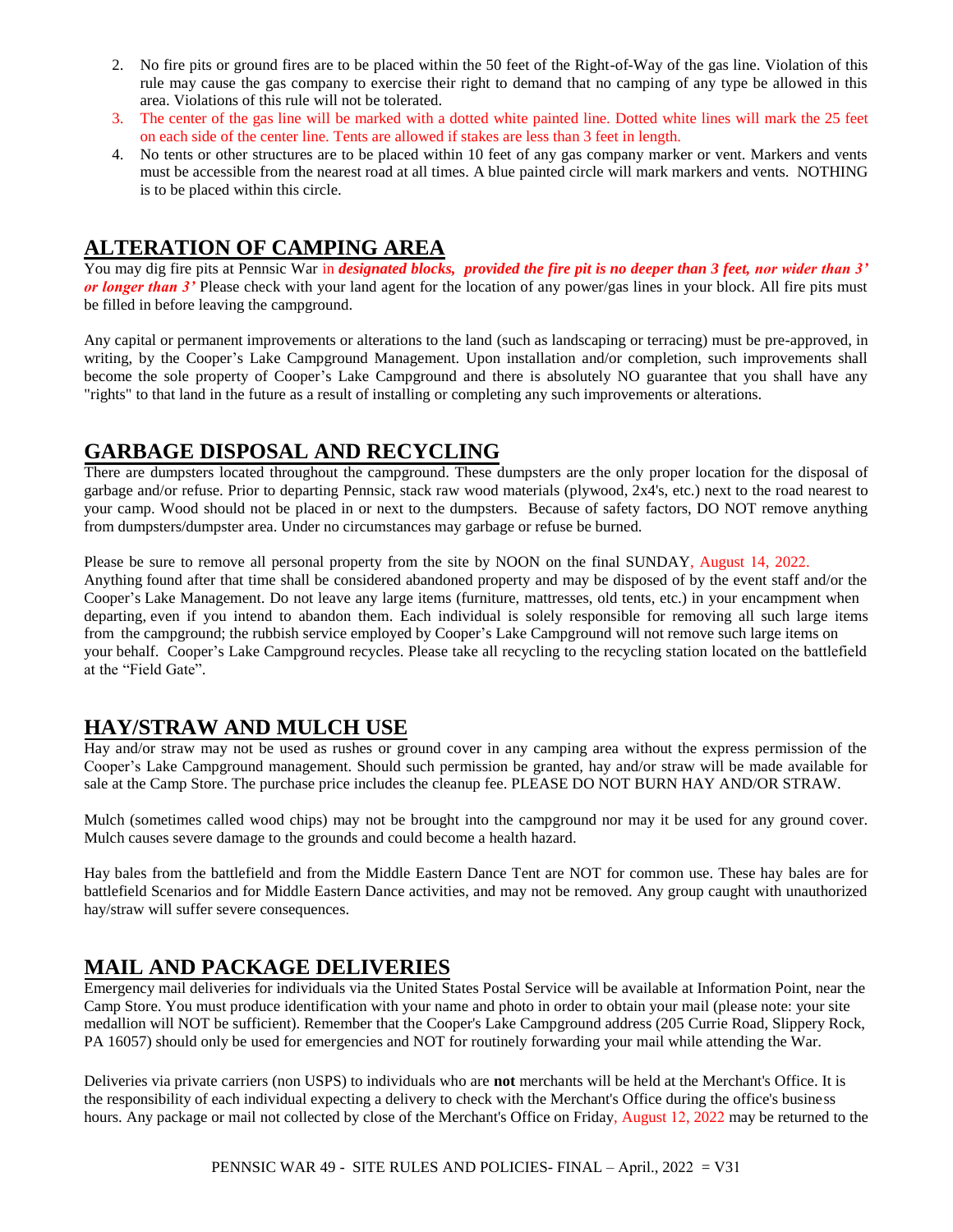sender or disposed of at the discretion of the Cooper's Lake Management. Delivery information for merchants is included in the merchants' information package.

# **RENTALS AND DELIVERIES**

The rental or purchase of goods and merchandise between an attendee and a local vendor is considered a private contract between the two parties and as such is their responsibility to coordinate the delivery thereof, subject to the following section. The staff of Pennsic War and Cooper's Lake Campground will not be directly involved in the delivery of any goods. You, the attendee will be required to meet your vendor at the appropriate point of entry to receive your articles.

**GENERAL DELIVERY / PICKUP DATES & TIMES FOR ALL DELIVERIES** 

- ∧ Except for deliveries of Pizza and Firewood (which stops on Friday August 12, 2022):
- ∧ No deliveries allowed before 9am on Monday, **July 29 2022**. **One Exception: Individual sleeping tents may be delivered between NOON and 6pm on land grab Friday July 29, 2022**).
- ∧ All deliveries must be made between the hours of 9am and 6pm.
- ∧ No deliveries allowed on Saturday, **August 6 or Sunday, August 7, 2022.**
- ∧ No deliveries, which includes firewood deliveries, allowed after 1pm on Friday, **August 12, 2022**.
- ∧ Any and all goods MUST be picked up by 5pm, **August 15, 2022** (Monday) or they will be considered abandoned and forfeit.
- ∧ All vendors upon completion of their delivery are to leave the campground. Failure to do so may result in the vendor being barred from future entry.
- ∧ If you are renting a shade tent or bringing a shade tent for the battlefield, please note that they cannot be set up before 8 am on **Tuesday, Aug 2, 2022,** without specific permission of the Deputy Mayor for Martial Activities. Battlefield tents require a tent ID tag, available from the Battlefield staff. Tents without proper ID may be removed from the field.

#### **FOR RENTERS/ATTENDEES**

#### **Provide to your vendor:**

- **1)** Modern name under which the items are being rented/purchased
- **2)** The date and estimated time you wish to have your item(s) delivered
- **3)** Cell Phone Number
- **4)** On-site Contact Person (with cell phone number if different from above)
- **5)** Group Camping With (including block number if known at time of arrangement)
- **6)** Which entry point you wish to meet them at (West Gate, North Gate, Main Gate, Parking/Battlefield Gate).

#### **When you are arranging your rental, let your vendor(s) know:**

- ∧ Tents being rented for the battlefield cannot be set up cannot be set up before 8 am on Tuesday **Aug 2, 2022**, without specific permission of the Deputy Mayor for Martial Activities.
- ∧ **No deliveries** will be accepted during the middle weekend of Pennsic: **August 6 and 7, 2022.**
- ∧ **No deliveries** will be accepted after 1 pm on Friday, **August 12, 2022.**
- ∧ That to facilitate their entry into the campground their staff should have:
	- $\circ$  A commercial vehicle, preferably with their company name prominently displayed on it  $\circ$  Their staff should have a "uniform" such as t-shirts with company logo or name, or other
	- Their staff should have a "uniform" such as t-shirts with company logo or name, or other such clothing to identify them as non-attendees.
- $\wedge$  They should call you before they arrive at the campground so you can meet them at an entry point
- ∧ They are to immediately leave the campground once your business is complete.

#### **INFORMATION FOR VENDORS**

- 1) You should have been supplied by your customer:
	- a) Their name
	- b) Their cell phone number and/or the cell phone and name of the person who will meet you at an entry point
	- c) Date and approximate time for your to deliver your goods
	- d) Which gate you are to meet them at
	- e) What block they are camped in.
- 2) To facilitate your entry it is suggested that:
	- a) Your vehicle be a commercial vehicle with your company name displayed on it
	- b) Your staff wear a "company uniform" which could be as simple as T-shirts with your company name on them.
	- c) You call your customer at least one hour prior to your arrival to ensure they will be available to escort you their campsite.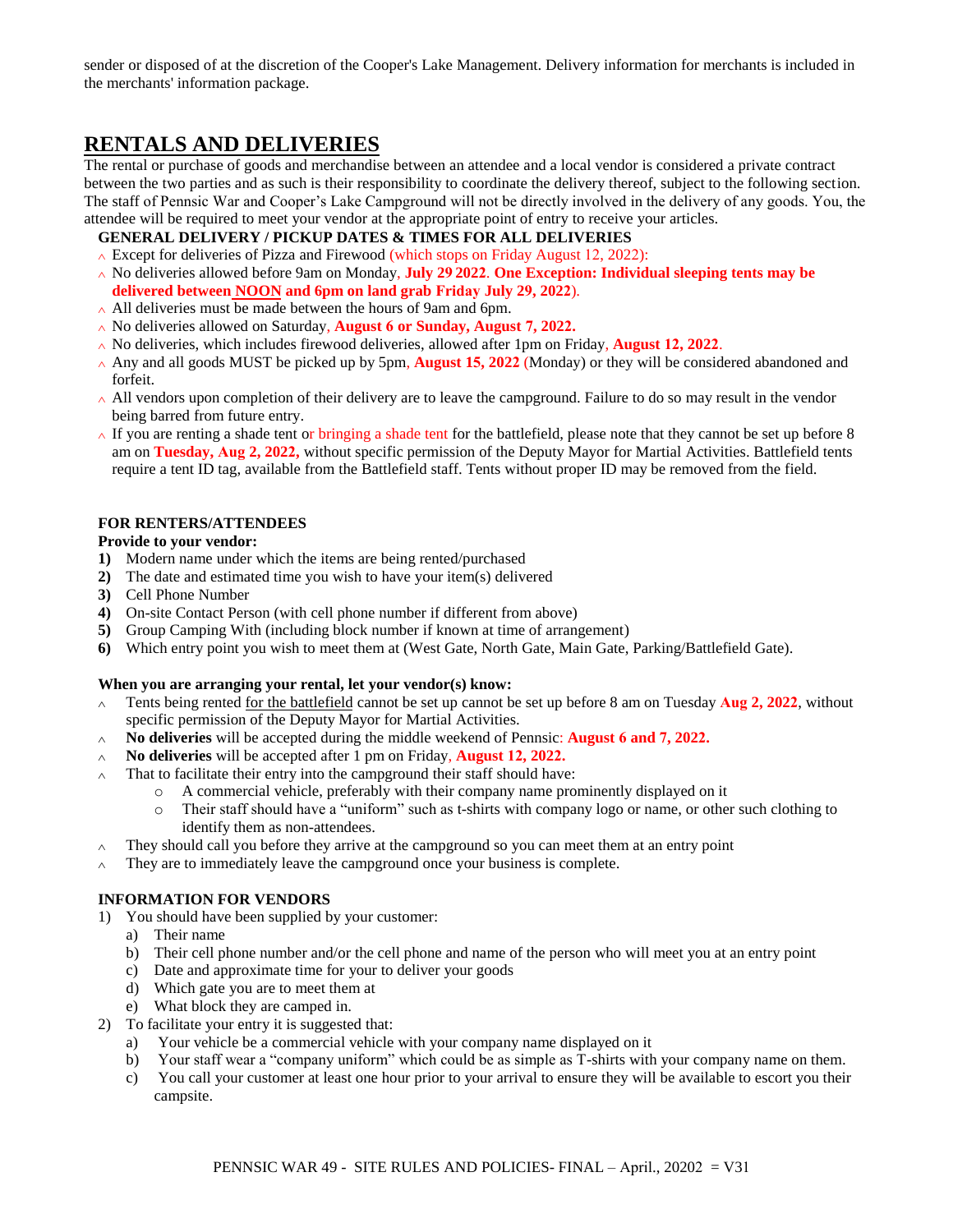- 3) If you have multiple customers for a specific day, please contact all your customers for that day and have them all meet you at a specific entry point and work a schedule for the day with all of them.
- 4) Upon completion of your transactions, we ask that you promptly leave the campground.
- 5) Please be advised that any and all property of yours, **must be picked up by 5pm, August 15 (Monday), 2022** or they will be considered abandoned and forfeit.

### **MERCHANTS**

There shall be no selling, vending and/or merchanting permitted outside of the designated market area. All merchants must be registered in advance of the War and must check in with the Merchant Office before opening for business. It is the sole responsibility of the individual merchant to comply with all applicable tax and licensing regulations and/or requirements.

# **OUTSIDE CATERING**

Any camp or camper planning to have outside catered meal service must inform their caterer of the following:

- 1-The caterer must be registered with the Pennsic War Merchant Office, before **July 1, 2022.**
- 2-The caterer must operate with a food license issued by the PA Department of Agriculture.
- 3-Caterers who are not registered will be turned away at the gate.

To register and obtain more information, contact the Pennsic War Merchant Office.

# **PICNIC TABLES, FOLDING TABLES AND FOLDING CHAIRS**

Please recognize that there are not enough picnic tables for every encampment to have one in camp. Picnic Tables in the Great Hall and other Pennsic tents are not to be used by any individual or group. Folding tables and chairs located in the public tents ARE NOT to be removed from those tents.

# **QUIET HOURS**

.

Quiet hours shall be enforced between 2:00 A.M. and 7:00 A.M. throughout the campground. Please be considerate of your neighbors when you are contemplating high-decibel nighttime activities such as drumming, piping, singing, etc.

# **PERSONAL MESSAGES**

The number to reach the Pennsic War staff in an emergency is 724-636-1500. This rings at the Watch Point. Please do not use the number listed in the phone book for the campground. There is only one incoming phone line in the campground; please remind your family, friends or employer that the ability to take personal messages for individuals at Pennsic is severely limited.

In order to take a message, we will need the modern name and SCA name of the person the message is for, the Land Registration / official name of the group they are camping with, and the block number they are camping on. We recommend that you supply all this information to family/friends who might try to reach you at Pennsic.

If you are expecting a call, please check the board in front of Information Point daily for a message. BRIEF EMERGENCY MESSAGES ONLY will be relayed to encampments.

# **SMOKING POLICIES**

There is **no smoking permitted** in any public building or public tent, golf cart, or bus. Please dispose of cigarette or cigar butts in the proper receptacles and be courteous of others when smoking in public areas.

# **TRAFFIC & PARKING POLICIES**

All Vehicles shall be removed to the parking lot area as soon as possible after loading or unloading them. Vehicles may not be left in camp. We ask that when loading and unloading, if you are unable to pull into your camping area that you park on the EAST (towards I-79) and NORTH (towards the main parking lot) sides of the streets. By parking on only one side of each street, you will ensure that other vehicles and emergency vehicles are able to pass. Upon completion of loading/unloading, vehicles are to be move to the parking lot.

### **1. TOWING POLICY**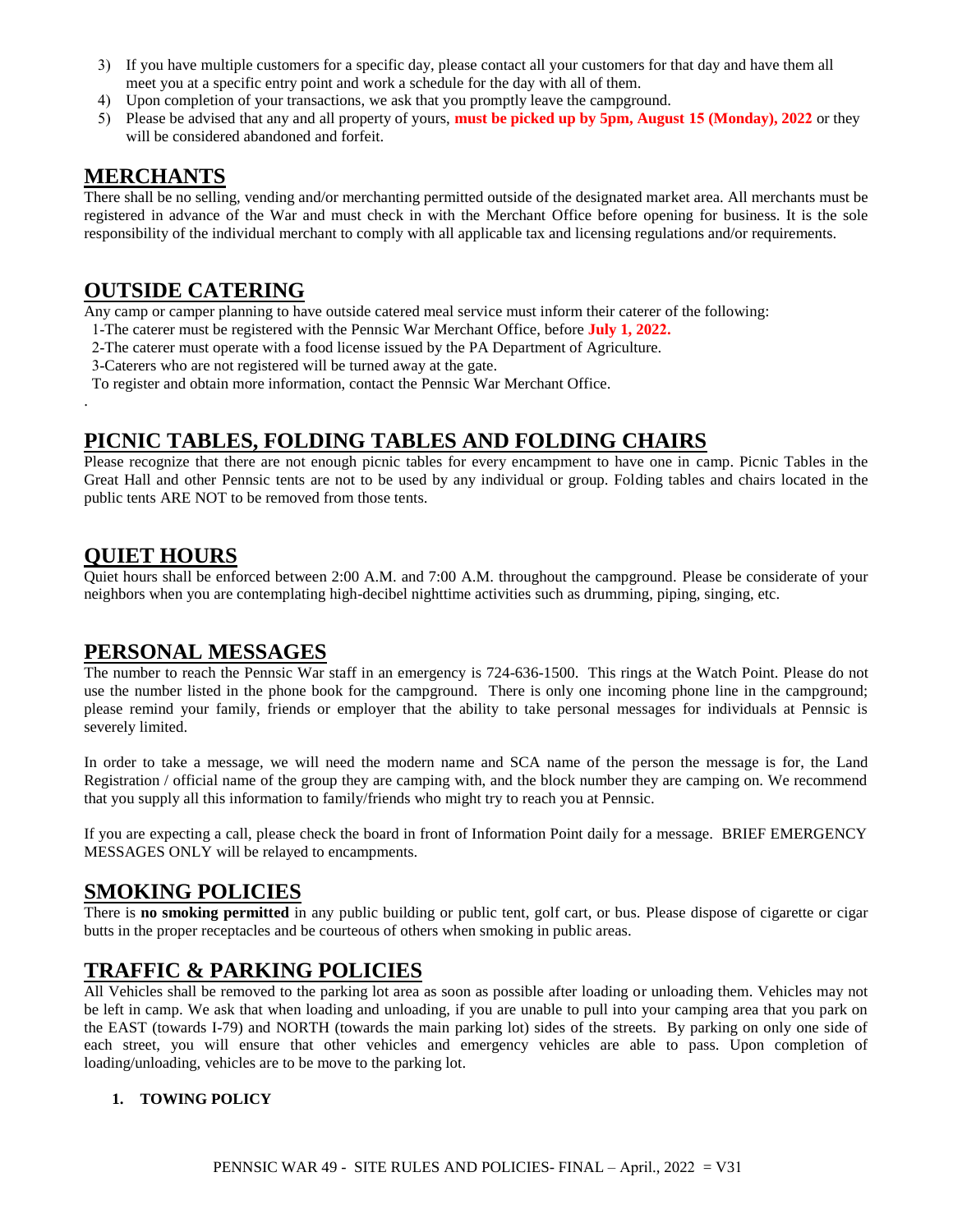- **a.** Vehicles which block essential services such as Porta-Johns, Pennsic War facilities, Cooper's Lake Campground facilities, or park in specifically marked "no parking" zones, or whose driver, passenger(s) or other attendee(s) remove road barricades on closed roads, or block or otherwise obstruct the ability of emergency services to perform their task or the Bus to pass, the vehicle in question is subject to immediate towing without any prior notice.
- **b.** Vehicles which are improperly parked or are in violation of any site rule or site policy are subject to immediate towing without any prior notice.
- **c.** All costs of towing vehicles shall be the responsibility of the Owner/Operator of the vehicle in question.
- **d. TOWED VEHICLES:** The Watch will have a list of all towed vehicles and which Tow Company is holding them.
- **2. LATE NIGHT ARRIVAL:** Vehicles that arrive on site during quiet hours may be parked for the night in the camping area. The vehicle must be completely off the road, in close proximity to the camp of the vehicle owner, until 8am. However, **after 8am** has arrived the vehicle must be moved to the parking area in accordance with standard policies.
- **3. NO "PARTY HOPPING" IN VEHICLES:** This practice, DEFINED as the use of a motor vehicle to travel and/or transport a person or persons within the campground, to or from any and all types of parties, whether the driver has or has not consumed alcohol, is dangerous, and prohibited. A person or persons found in violation of this policy, including the driver/owner of the vehicle and all passengers are subject to immediate expulsion (without any refund) from the Pennsic War Event. The roads need to be clear for emergency vehicle access.
- **4. OVERSIZED PARKING:** There is a separate area in the parking lot for trailers and oversized vehicles (trailers, trucks, buses, campers, RV's, etc.); please park such vehicles in these specially marked areas. All oversized vehicles and trailers must be parked in these lots or they will be subject to rule 1 of this policy. This is to allow the large number of anticipated vehicles to fit in the parking lot this year.
- **5. NO REGISTERED MOTOR VEHICLES IN CAMPING AREAS:** Registered Motor Vehicles (including Motorcycles) may NOT be parked in any camp (except as provided for in ITEM 2 of this section), even if covered with tarps or other camouflage. No one may live in a registered motor vehicle other than those in RV Camping.
- **6. RV CAMPING:** RV's have their own camping area and regulations. Arrangements for RV camping must be made through the Cooper's Lake Campground.
- **7. USE THE PARKING LOT IN A FAIR AND COURTEOUS MANNER:** In the lot, please park only within the designated rows. Cooper's Lake Management reserves the right to tow all illegally or improperly parked vehicles **without prior notice.**
- 8. There is a 5 MPH/8KPH speed limit for all roads within the campground. Use special caution in congested areas. The posted limits may be too fast for local conditions.
- 9. **DISABLED/STUCK VEHICLES:** If your vehicle breaks down in the middle of a road or parking area on the Campground, or becomes stuck in some fashion, please leave a note on the dashboard identifying the issue and the time it occurred and then immediately report the breakdown to the Watch Tent. Unreported disabled vehicles that are improperly parked or block access as described in these policies, will be towed, *without notice*, at the owner's expense.
	- a. Should your disabled vehicle need extraction, contact the **Cooper's Lake Campground (CLC)** *WAR ROOM* for determination if assistance/towing is possible. Due to increased use of plastic in car construction, CLC may decline to tow/extract your vehicle, if in their opinion, an unsafe or damageable condition exists or may occur.
	- b. In the event that your vehicle is declined for towing/extraction, you will be required to contact a commercial towing company and follow the instructions set forth in RENTALS AND DELIVERIES section of this document.
- 10. If leaving site, disability assist equipment such as scooters may be left in the scooter parking zones designated near each handicap parking area. This equipment may not be left in a parking space unattended. If found, equipment may be moved by staff to free up the parking space for other attendees.
- 11. It should be noted that attendees who's vehicles are repeat violators may be ejected from the event as an alternative to towing.

# **UTILITIES**

Please do not block access to water spigots or electrical boxes. Should you attach a hose to a water spigot, it must be equipped with **both** a vacuum breaker and a y-connector. Any unattended hose that is attached to a spigot and does not conform to this policy may be confiscated by the event staff and/or Cooper's Lake management. Please do not run hoses across roads.

Waste water may be disposed of by digging a waste water sump in your camp. Please do not dump your waste water into the lake, stream or at any of the water spigots. Please ensure that everyone in your encampment is aware of the locations of all waste water sumps and please fill in all sumps before leaving the War.